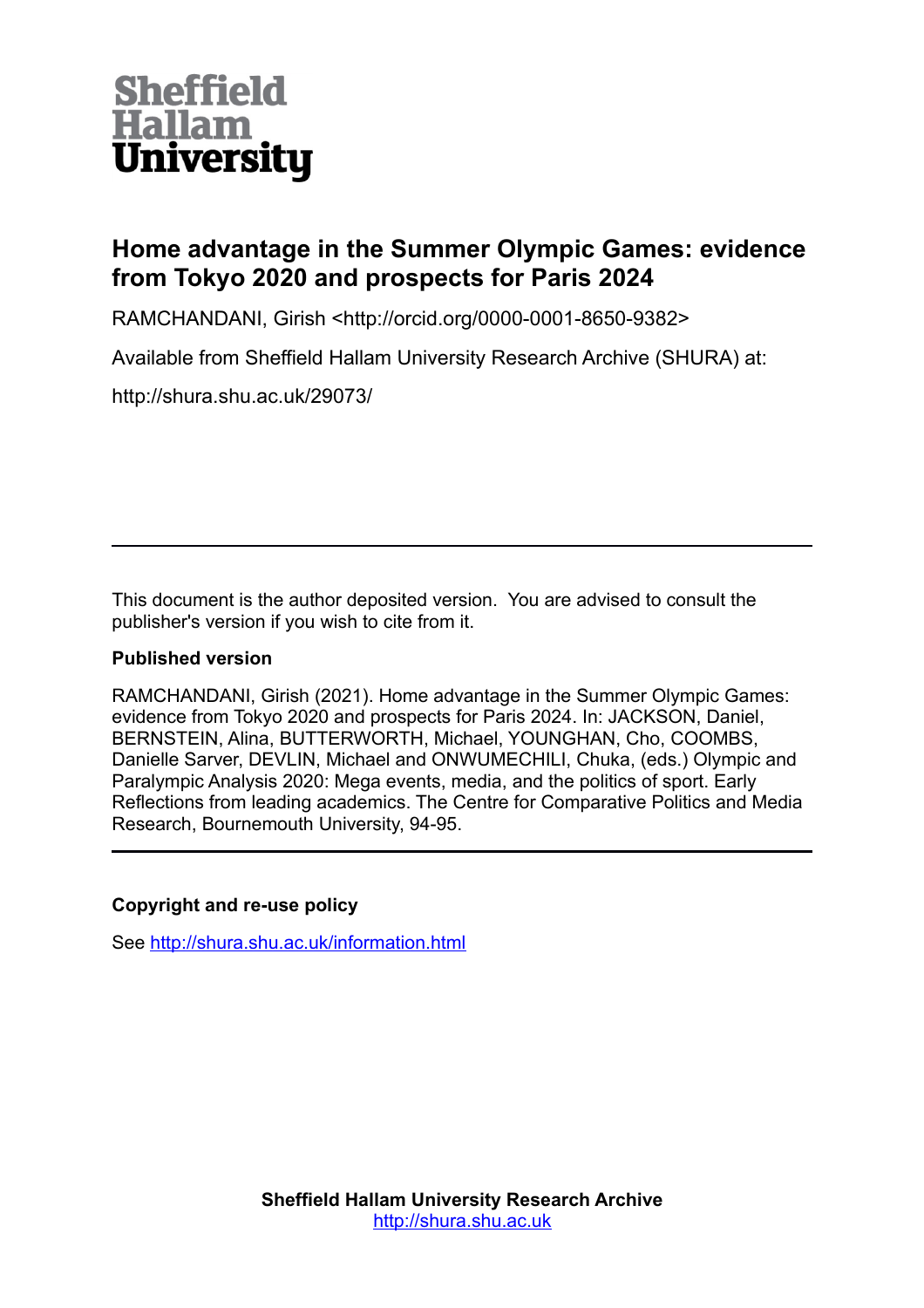## **Home advantage in the Summer Olympic Games: evidence from Tokyo 2020 and prospects for Paris 2024**

The prevalence of home advantage, a term used to describe a situation where athletes/teams tend to perform better when competing at their home venues relative to when they compete at away venues, is well-documented in professional and elite sport. Such an effect has also been shown to exist in the Olympic Games. Common factors that are thought to contribute to home advantage include the positive influence of the home crowd on athletes, social pressure by home supporters leading to referee bias, travel fatigue experienced by away teams and home teams' familiarity with their own venues/conditions.

### **How successful was Japan at Tokyo 2020?**

Hosting the Tokyo 2020 Summer Olympics presented an opportunity for Japan to improve upon its previous performances. As shown in Figure 1, Japan won a total of 58 medals (27 gold, 14 silver plus 17 bronze) at Tokyo 2020, which represents the nation's best ever medal performance in the Games to date. This level of achievement ensured that Japan finished third in the medal table (behind USA and China) – three places higher than at Rio 2016. Japan also doubled the number of sports/disciplines in which it won medals at Tokyo 2020 compared with Rio 2016 (20 versus 10).



The Tokyo 2020 programme included five new sports that were not contested at Rio 2016 – baseball/softball, karate, skateboarding, sport climbing and surfing. When considering only those sports that were contested in both editions, Japan won 44 medals at home including 21 golds. The nation's remaining 14 medals at home including 6 golds were won across the portfolio of new sports. What this means is that while Japan still performed better at Tokyo 2020 in the comparable sports, the nation's home performance was amplified by the level of success it achieved in the new sports added to the programme.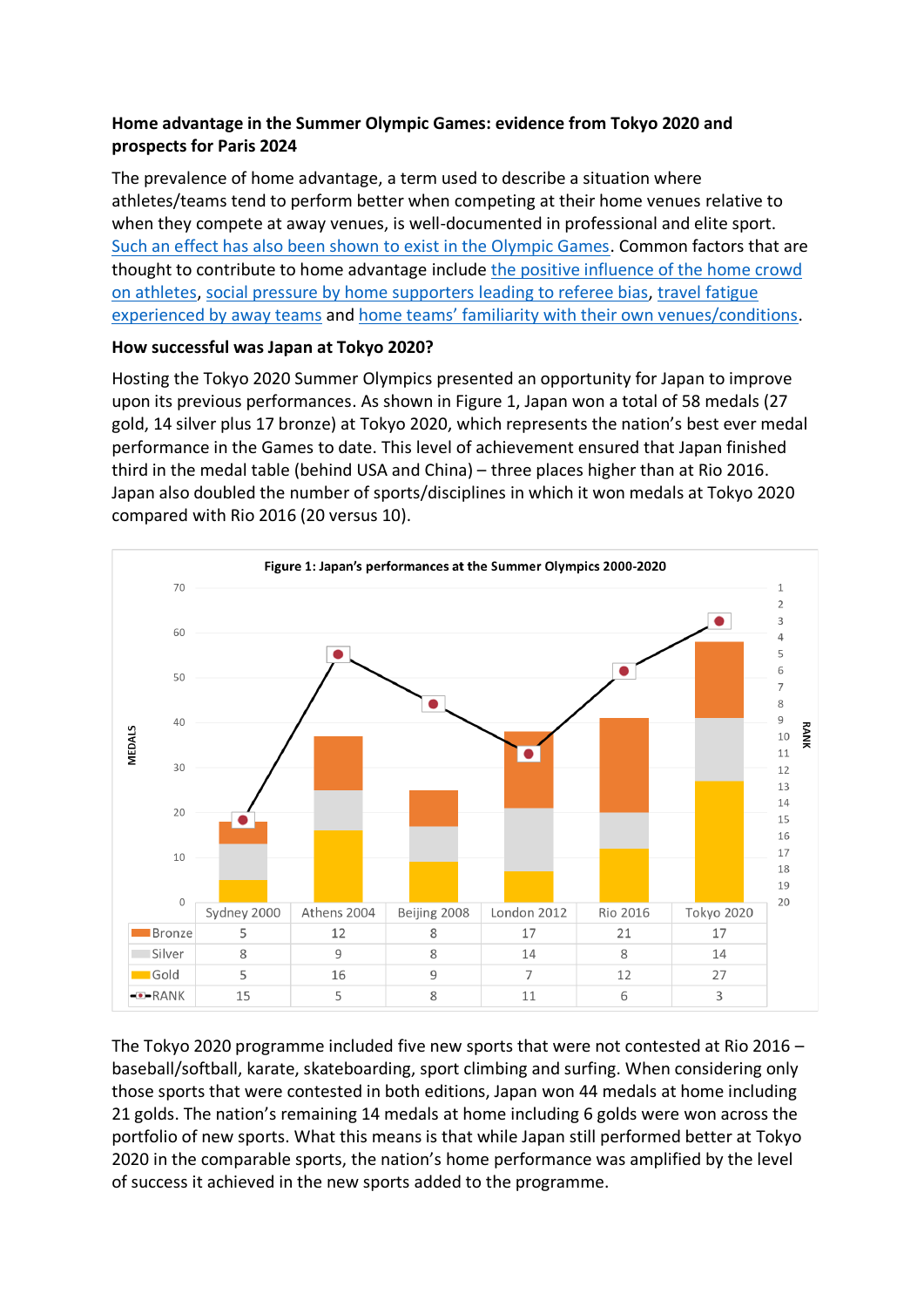#### **Sport-specific nuances**

At individual sport level, Japan's medal success at Tokyo 2020 relative to its own performance at Rio 2016 can be organised into six clusters, as shown in Figure 2 and described below.

- Cluster 1 (green): Japan increased both its gold medal count and total medal count in six sports at Tokyo 2020. Three of these were new sports (e.g. baseball/softball) – hence the increase in these sports was from a zero base.
- Cluster 2 (orange): Judo and wrestling were the two sports in which Japan won more gold medals, but the overall number of medals achieved remained the same. In other words, the quality of medals improved even though the quantity of medals was unchanged.
- Cluster 3 (blue): There were seven sports in which Japan increased its total medal count but not its gold medal count. Included in this cluster were two new sports (climbing and surfing) where the improvement was from a zero base.
- Cluster 4 (grey): The number of gold and total medals won in athletics and weightlifting remained the same.
- Cluster 5 (purple): This cluster consists of three sports in which Japan won fewer medals of any colour, notably aquatics in which Japan lost six medals.



• Cluster 6 (red): The only sport in which Japan's performance deteriorated in terms of both gold and total medals was badminton.